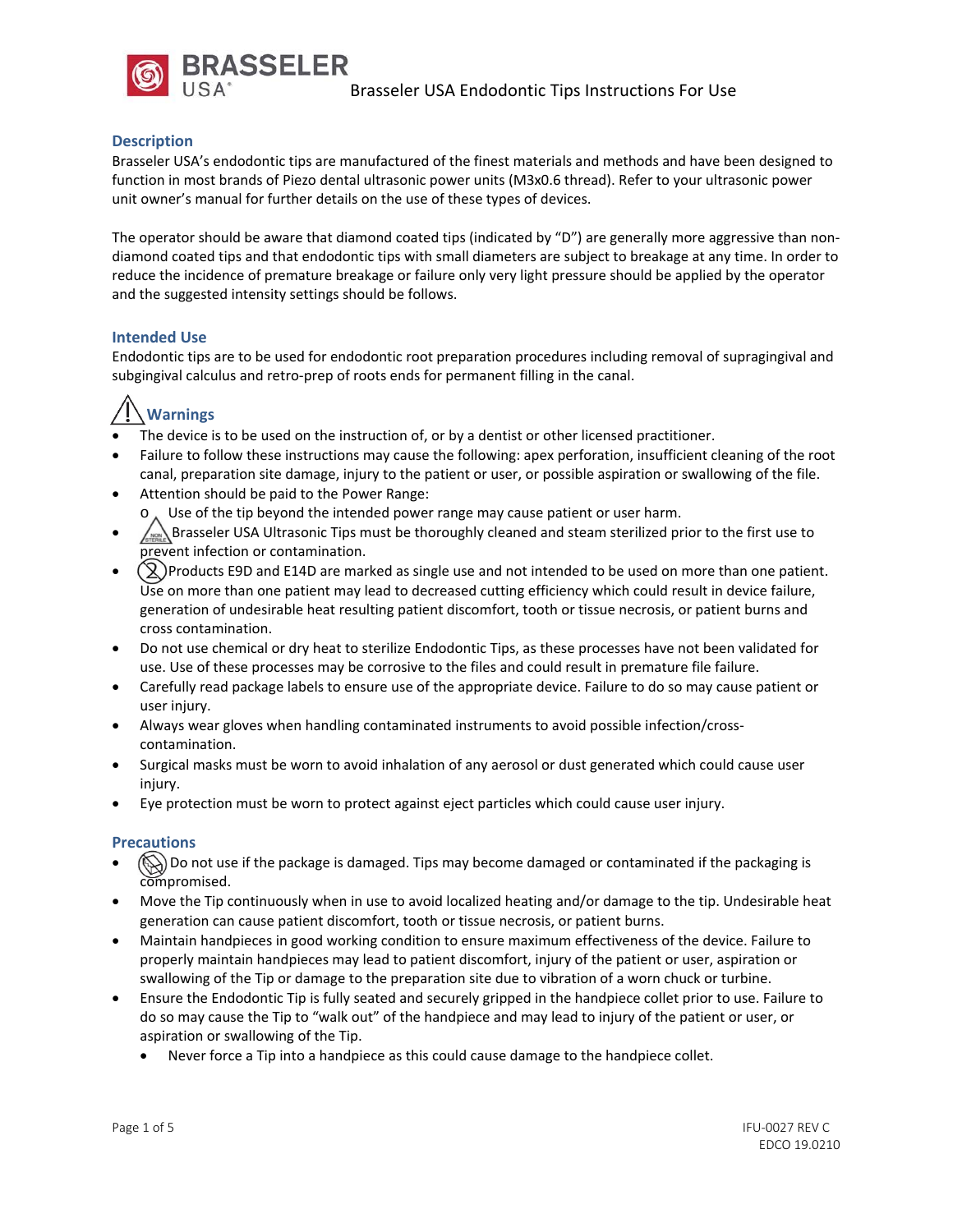## Brasseler USA Endodontic Tips Instructions For Use



#### **General Instructions**

B.E.S.T Brasseler Endodontic Surgery Tips

BEST‐1D ‐Power Range: Min‐3 Angled 80° at the working end, with a 0.5mm diameter x 3.0mm cutting surface. Designed as a general purpose tip for anterior and posterior areas.

#### BEST‐2D ‐Power Range: Min‐3

Similar to the BEST‐1D, with a 0.7mm diameter x 3.0mm cutting surface for larger diameter roots.

#### BEST‐3D ‐Power Range: Min‐3

A double angled, 75° instrument designed for use on the buccal root of the mandibular right molar and mesial buccal of the maxillary left molar. 0.5mm diameter x 3.0mm cutting surface.

#### BEST‐4D ‐Power Range: Min‐3

A double angled, 110° instrument designed for use on the lingual root of the mandibular left molar and distal buccal of the maxillary right molar. 0.5mm diameter x 3.0mm cutting surface.

#### BEST‐5D ‐Power Range: Min‐3

A mirror image of the BEST‐3D, for use on the buccal roots of the mandibular left molar and mesial buccal of the maxillary right molar. 0.5mm diameter x 3.0mm cutting surface.

#### BEST‐6D ‐Power Range: Min‐3

A mirror image of the BEST‐4D, for use on lingual roots of the mandibular right molar and distal buccal of the maxillary left molar. 0.5mm diameter x 8.0mm cutting surface.

E4 ‐Power Range: Min‐3 Designed for root canal cleaning; water cooled

E9 ‐Power Range: Min‐4 Designed for removal of filling and foreign material; water cooled

E9D ‐Power Range: Min‐4 Designed for access refinement and troughing; water cooled; diamond coated

E14D –Power Range: Min‐4 Designed for enlargement of root canal wall; water cooled; diamond coated

#### E15 ‐Power Range: Min‐3

Often referred to as the "Ball Tip," the E15 can be used to safely remove a variety of posts retained with various cementing agents. The E15 is activated and placed directly on the post and moved circumferentially around for approximately 10 minutes. If this does no loosen and free the post, then an alternate method should be used. If using a post removal system or steiglitz pliers you may place the E15 tip directly on device. This transfers vibration to the post that aids the post loosening process. CAUTION! DO NOT PLACE THE E15 DIRECTLY ON A CERAMIC CROWN OR BRIDGE. The E15 should be placed 2‐3mm above the metal margin to vibrate it loose. It may cause severe damage to the prosthesis if placed directly on ceramics.

#### E15D ‐Power Range: Min‐3

The shank of the E15D is similar to the E4 or E14D but the head/tip design is that of a round bur (slightly smaller than a #2 round bur). It is used for troughing and pulp stone removal.

#### E16D ‐Power Range: Min‐4

The E16D is an all‐purpose tapered instrument used primarily within the pulp chamber. The E16D is used for eliminating pulp stones, removing dentin, trephine around obstructions within the pulp chamber and locating hidden orifices such as MB2 systems. The E16D can also be used to safely and efficiently remove restorative materials and amalgams and is capable of eliminating materials extending below the orifice.

E17D, E18D, & E19D ‐Power Range: Min‐3 Due to their small cross sectional diameters and lengths, these tips must be used with a very low power setting. It is not necessary to apply force to these instruments as the diamond coating will aggressively remove dentin and debris along the lateral sides of the tip. These tips should be used in the coronal, middle and apical one‐third of roots. Each instrument gets progressively smaller in the cross sectional diameter and longer in the overall length. The three sizes allow the clinician greater control as the instruments are selected according to safe access and depth of the procedure. Uses include: Trephine around posts, chasing calcified canals, eliminating brick hard paste type material,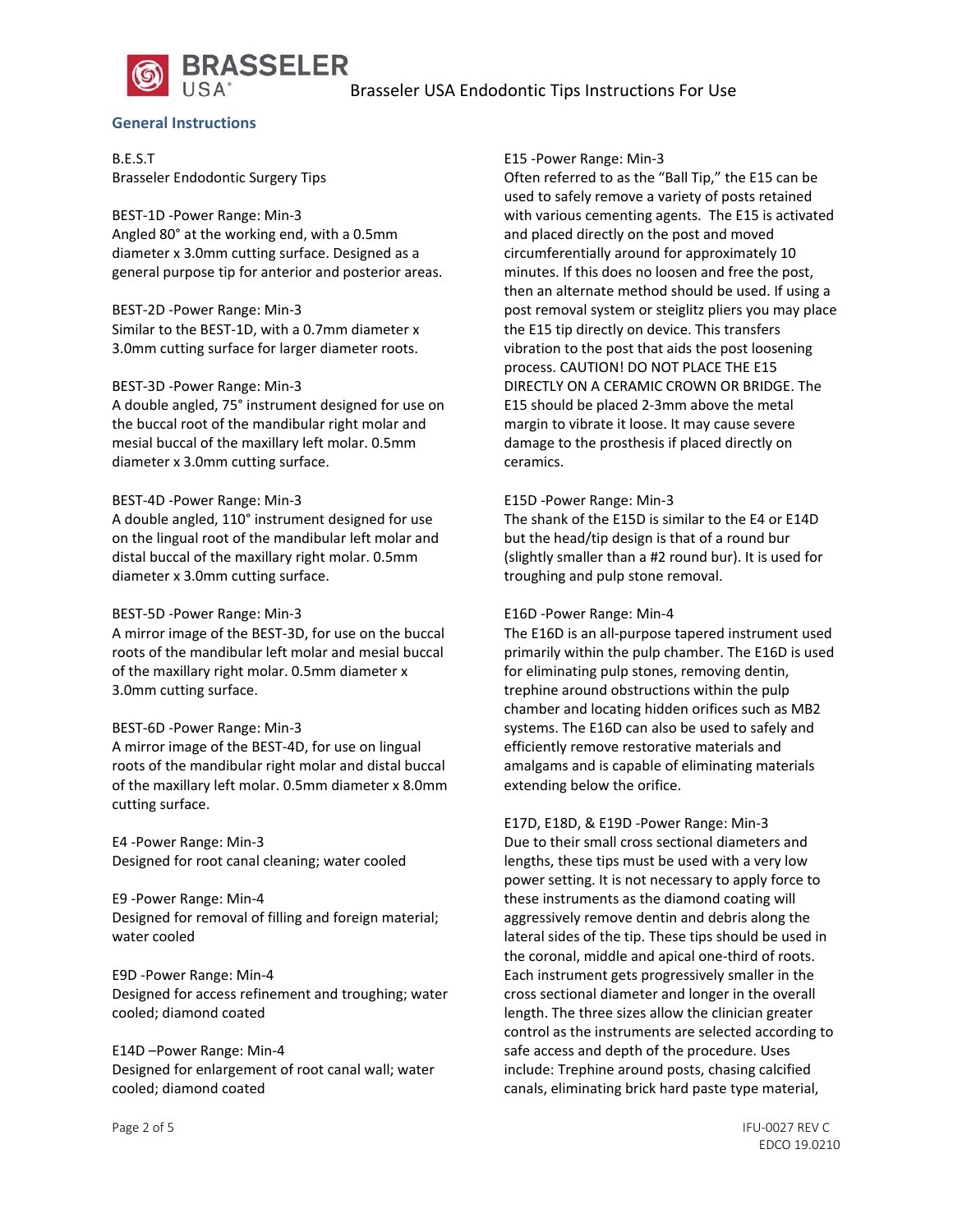

## Brasseler USA Endodontic Tips Instructions For Use

broken instrument removal and other intra canal obstructions.

E20, E21, & E2 ‐Power Range: Min‐3 Due to their small cross sectional diameters and lengths, these tips must be used with a very low power setting. The instruments are made of titanium alloy, not NiTi. They will hold a bend if applied

forcefully. The titanium alloy results in a smoother cutting action with less chatter, thereby increasing tactile sense. They are generally used in the mid and apical portion of the root with illumination and magnification. These instruments are end cutting inly and are commonly used to ditch around broken files, aiding in their removal.

## **Return Policy**

Due to the nature of how endodontic tips are used (gradually worn down), Brasseler USA does not accept returns or exchanges unless it is determined by Brasseler USA that there is a manufacturers defect.

## **Special Note**

All Brasseler USA ultrasonic power units and endodontic tip kits come with a tip wrench but individual replacement tips do not. The order code for the tip wrench is CR‐2.

#### **Cleaning and Sterilization Instructions**

| Scope                               | These instructions are applicable to all Brasseler USA Endodontic Tips. Endodontic Tips are provided                                                                                                                                                                                                                                                                                                                                                                                          |
|-------------------------------------|-----------------------------------------------------------------------------------------------------------------------------------------------------------------------------------------------------------------------------------------------------------------------------------------------------------------------------------------------------------------------------------------------------------------------------------------------------------------------------------------------|
|                                     | mechanically clean, but are not sterile. Therefore, the Tips should be sterilized before first use.                                                                                                                                                                                                                                                                                                                                                                                           |
| Warnings                            | 1. Cleaning agents with chlorine or chloride as the active ingredients are corrosive and must not be used.<br>Cleaning agents with neutral pH are recommended.<br>2. Do not use Cold Sterilizing Methods for the sterilization of the Tips. These agents often contain strong<br>oxidizing chemicals that may dull or weaken Tips.<br>3. Vigorous scrubbing of the Tips may cause damage. Care should be taken to ensure that files are not broken<br>or damaged during the cleaning process. |
| <b>Reprocessing Limitations</b>     | The end of life is determined by the wear and damage in use. Endodontic Tips should be inspected for defects<br>during the cleaning process.<br>$\mathcal{R}$ ) Products E9D and E14D are single use. Do not reuse.                                                                                                                                                                                                                                                                           |
| Containment/<br>Transportation      | If transported wet, there is an increased chance of staining or corrosion.                                                                                                                                                                                                                                                                                                                                                                                                                    |
| <b>Manual Cleaning</b><br>Procedure | If hand cleaning is the only available option, Endodontic Tips should be cleaned in a sink reserved for cleaning<br>instruments.                                                                                                                                                                                                                                                                                                                                                              |
|                                     | Rinse the Endodontic Tip (and dedicated instrument block, if applicable) under cool running water for at least<br>one (1) minute.                                                                                                                                                                                                                                                                                                                                                             |
|                                     | Prepare a fresh bath of neutral-pH cleaning solution. Follow the cleaning agent's manufacturer's instructions.<br>Immerse the Endodontic Tip (and instrument block) and soak for at least ten (10) minutes.                                                                                                                                                                                                                                                                                   |
|                                     | After soaking, and keeping it immersed, brush thoroughly away from the body using the neutral cleaning agent<br>for at least one (1) minute. Care should be taken to avoid spreading contaminants by spraying or splashing<br>during the brushing process. Use wire brushes with caution as brass particles may result in galvanic corrosion<br>and steel particles may cause discoloration of stainless steel.                                                                               |
|                                     | Special care should be taken to clean crevices and other hard to reach areas thoroughly. Visually inspect to<br>confirm the removal of debris. Repeat the cycle if needed.                                                                                                                                                                                                                                                                                                                    |
|                                     | Thoroughly rinse the Endodontic Tip under running warm water for at least one (1) minute and until visibly<br>clean.                                                                                                                                                                                                                                                                                                                                                                          |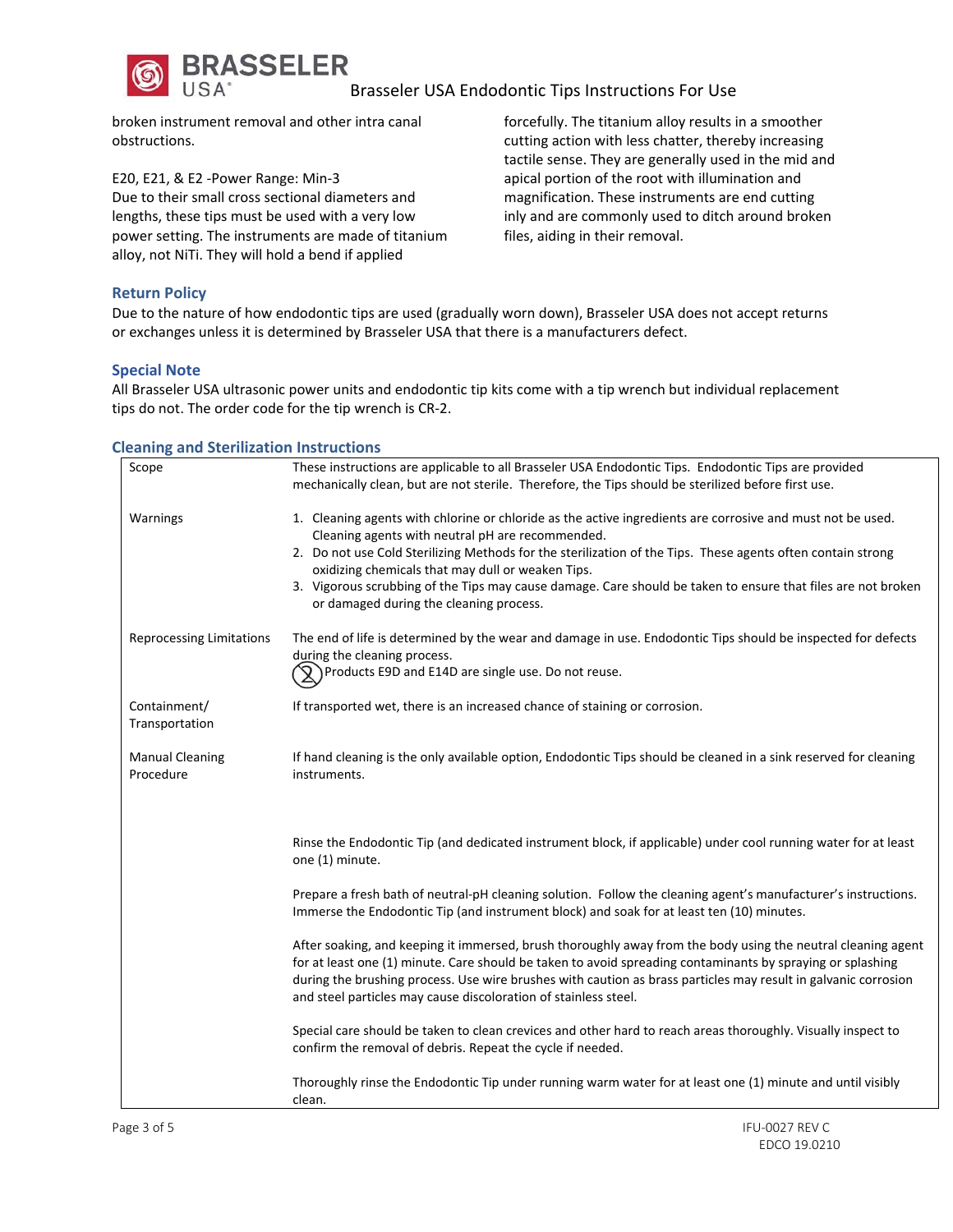

|                                             | Dry the device using a non-shedding wipe or clean compressed air.                                                                                                                                                                                                                                                                                                                                              |                                                               |                                                     |                               |  |
|---------------------------------------------|----------------------------------------------------------------------------------------------------------------------------------------------------------------------------------------------------------------------------------------------------------------------------------------------------------------------------------------------------------------------------------------------------------------|---------------------------------------------------------------|-----------------------------------------------------|-------------------------------|--|
| <b>Endodontic Tip Cleaning</b><br>Procedure | Prepare a fresh pH-neutral cleaning solution; place the Endodontic Tip in the dedicated instrument block (if<br>applicable) and then place in a sonication unit. Follow the cleaning agent manufacturers' instructions for<br>correct concentration, exposure time, temperature, and water quality. Completely submerge the device in the<br>cleaning solution and sonicate for at least fifteen (15) minutes. |                                                               |                                                     |                               |  |
|                                             | Perform a final thorough rinse of the device under running warm tap water for at least (1) minute.                                                                                                                                                                                                                                                                                                             |                                                               |                                                     |                               |  |
|                                             | Visually inspect to confirm the removal of debris. Repeat the cycle if needed.                                                                                                                                                                                                                                                                                                                                 |                                                               |                                                     |                               |  |
|                                             | Dry the device using a non-shedding wipe or clean compressed air.                                                                                                                                                                                                                                                                                                                                              |                                                               |                                                     |                               |  |
| <b>Inspection Testing</b>                   | 1. Carefully inspect each device to ensure that all debris has been removed.                                                                                                                                                                                                                                                                                                                                   |                                                               |                                                     |                               |  |
|                                             | 2. Visually inspect the device for damage/ wear that would prevent proper operation.                                                                                                                                                                                                                                                                                                                           |                                                               |                                                     |                               |  |
|                                             | Do not use if the tip is broken.<br>a.<br>Do not use if there is a broken section of a file.<br>b.<br>Do not use if there is evidence of corrosion.<br>c.<br>d.<br>Do not use if the reference markings are illegible.                                                                                                                                                                                         |                                                               |                                                     |                               |  |
| Packaging                                   | Singly: Pack the Endodontic Tips in pouches validated for sterilization                                                                                                                                                                                                                                                                                                                                        |                                                               |                                                     |                               |  |
| Sterilization                               | Use the following steam sterilization cycle for : BEST 1D-6D; E15, E15D, E16D, E17D, E18D, E19D, E20D, E21D,<br>and E22D                                                                                                                                                                                                                                                                                       |                                                               |                                                     |                               |  |
|                                             | Cycle Type                                                                                                                                                                                                                                                                                                                                                                                                     | Minimum<br>Sterilization<br><b>Exposure Time</b>              | Minimum<br>Sterilization<br>Exposure                | Minimum Dry Time<br>(minutes) |  |
|                                             | Gravity                                                                                                                                                                                                                                                                                                                                                                                                        | (minutes)<br>10                                               | Temperature<br>135°C (275°F)                        | 30                            |  |
|                                             |                                                                                                                                                                                                                                                                                                                                                                                                                |                                                               | 134°C (273°F)                                       |                               |  |
|                                             | Pre-vacuum<br>(4 Pulses)                                                                                                                                                                                                                                                                                                                                                                                       | 3                                                             |                                                     | 30                            |  |
|                                             | Use the following steam sterilization cycles for: E9D and E14D<br>Cycle Type                                                                                                                                                                                                                                                                                                                                   | Minimum<br>Sterilization<br><b>Exposure Time</b><br>(minutes) | Minimum<br>Sterilization<br>Exposure<br>Temperature | Minimum Dry Time<br>(minutes) |  |
|                                             | Gravity                                                                                                                                                                                                                                                                                                                                                                                                        | 15                                                            | 132°C (270°F)                                       | 15                            |  |
|                                             | Gravity                                                                                                                                                                                                                                                                                                                                                                                                        | 10                                                            | 135°C (275°F)                                       | 30                            |  |
|                                             | Pre-vacuum                                                                                                                                                                                                                                                                                                                                                                                                     | 4                                                             | 132°C (270°F)                                       | 20                            |  |
|                                             | Pre-vacuum                                                                                                                                                                                                                                                                                                                                                                                                     | 3                                                             | 134°C (273°F)                                       | 30                            |  |
|                                             | Pre-vacuum                                                                                                                                                                                                                                                                                                                                                                                                     | 3                                                             | 135°C (275°F)                                       | 16                            |  |
|                                             | Use the following steam sterilization cycles for : E4 and E9                                                                                                                                                                                                                                                                                                                                                   |                                                               |                                                     |                               |  |
|                                             | Cycle Type                                                                                                                                                                                                                                                                                                                                                                                                     | Minimum<br>Sterilization<br><b>Exposure Time</b>              | Minimum<br>Sterilization<br>Exposure                | Minimum Dry Time<br>(minutes) |  |

(minutes)

Exposure Temperature

Gravity 20 121°C (250°F) 10

 $\bm{\mathsf{\odot}}$